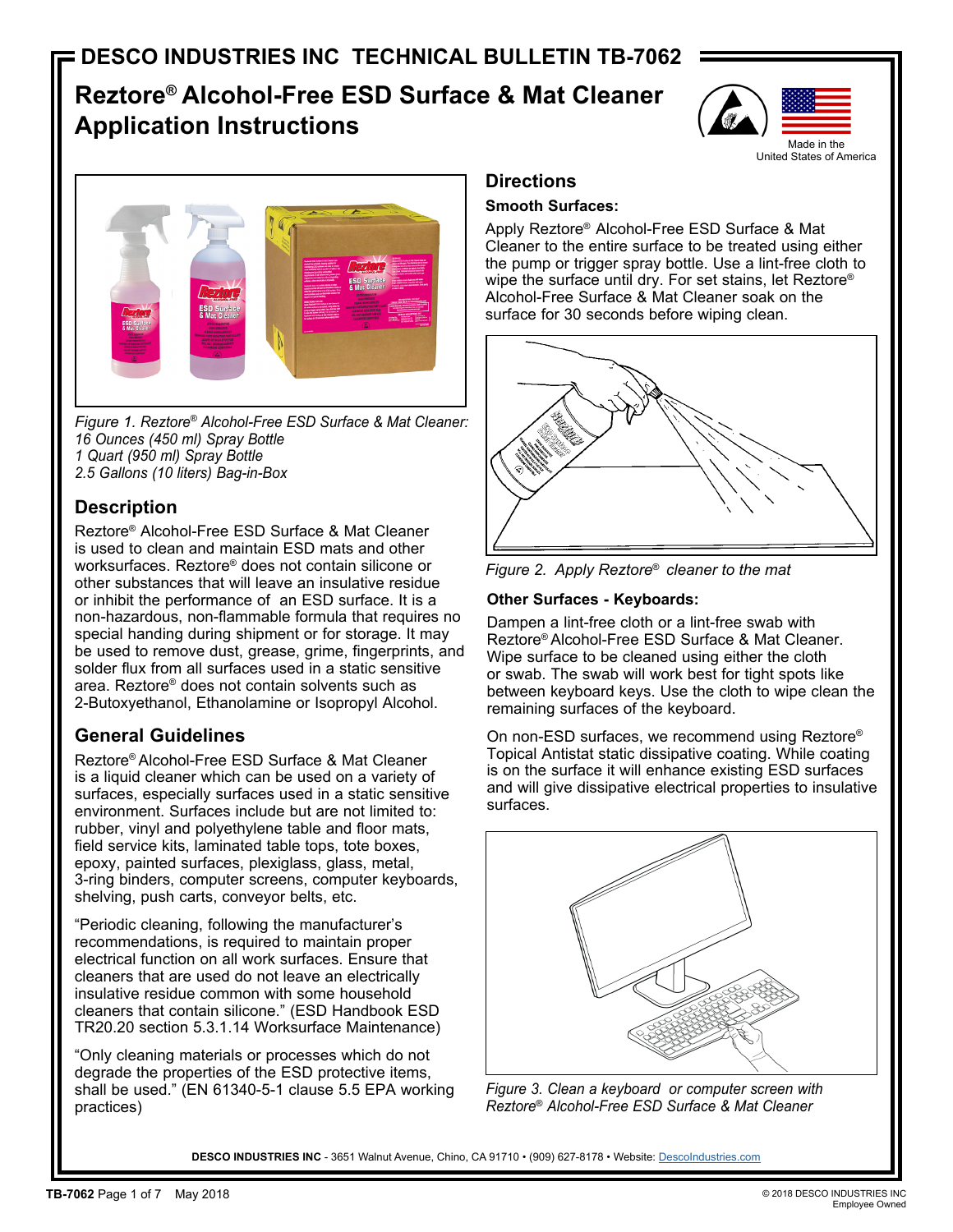## **Specifications**

| <b>Appearance of</b><br><b>Solution</b>            | <b>Transparent violet</b>                                                 |
|----------------------------------------------------|---------------------------------------------------------------------------|
| рH                                                 | $6.5 - 7.5$                                                               |
| Odor                                               | Floral                                                                    |
| <b>Solubility</b>                                  | Water, acetone, alcohols                                                  |
| <b>Toxicity, Irritation,</b><br><b>Sensitivity</b> | Non-toxic by dermal contact,<br>or inhalation                             |
| <b>Flammability</b>                                | Non-flammable                                                             |
| <b>Electrical Properties</b><br>(Dry Film)         | 1 x 10 <sup>7</sup> to < 1 x 10 <sup>9</sup> ohms<br>(ref. ANSI/ESD S4.1) |
| <b>Static Decay Rate</b>                           | $< 0.01$ seconds<br>(per FTMS 101C<br>Method 4046)                        |

## **Testing**

It is recommended to test the surface after cleaning to ensure that all insulative contaminants such as dirt and grime have been removed. Reztore® Alcohol-Free ESD Surface & Mat Cleaner will only leave behind a coating with a surface resistance of less than 1 x 10 $^{\rm 9}$  ohms.

## **Storage**

Reztore® Alcohol-Free ESD Surface & Mat Cleaner product does not have a set life span. The chemicals are not known to degrade over time when stored at the proper temperature conditions as stated in the Safety Data Sheet. We also recommend that this product be stored in its original container and be sealed when not in use.

## **RoHS, REACH, and Conflict Minerals Statement**

See Desco Industries RoHS, REACH, and Conflict Minerals Statement: [DescoIndustries.com/ROHS.aspx](http://DescoIndustries.com/ROHS.aspx)

### **Desco Industries Limited Warranty**

See Desco Industries Limited Warranty: [DescoIndustries.com/Warranty.aspx](http://DescoIndustries.com/Warranty.aspx)

**Reztore® Alcohol-Free ESD Surface and Mat Cleaner is available from these Desco Industries brands:**

# **DESCO**

### **for service and support in North America**

| 1 Quart (950 ml)           | 10446 |
|----------------------------|-------|
| 16 Oz. (450 ml, Pack of 4) | 10447 |
| 2.5 Gallons (10 liters)    | 10448 |

# **DESCOEUROPE**

#### **for service and support in United Kingdom and Europe**

| 1 Quart (950 ml)           | 10446 |
|----------------------------|-------|
| 16 Oz. (450 ml, Pack of 4) | 10447 |
| 2.5 Gallons (10 liters)    | 10448 |

# **DESCO ASIA**

## **for service and support in Asia**

| 1 Quart (950 ml)           | 10446 |
|----------------------------|-------|
| 16 Oz. (450 ml, Pack of 4) | 10447 |
| 2.5 Gallons (10 liters)    | 10448 |

DESCO INDUSTRIES INC - 3651 Walnut Avenue, Chino, CA 91710 • (909) 627-8178 • Website: Descolndustries.com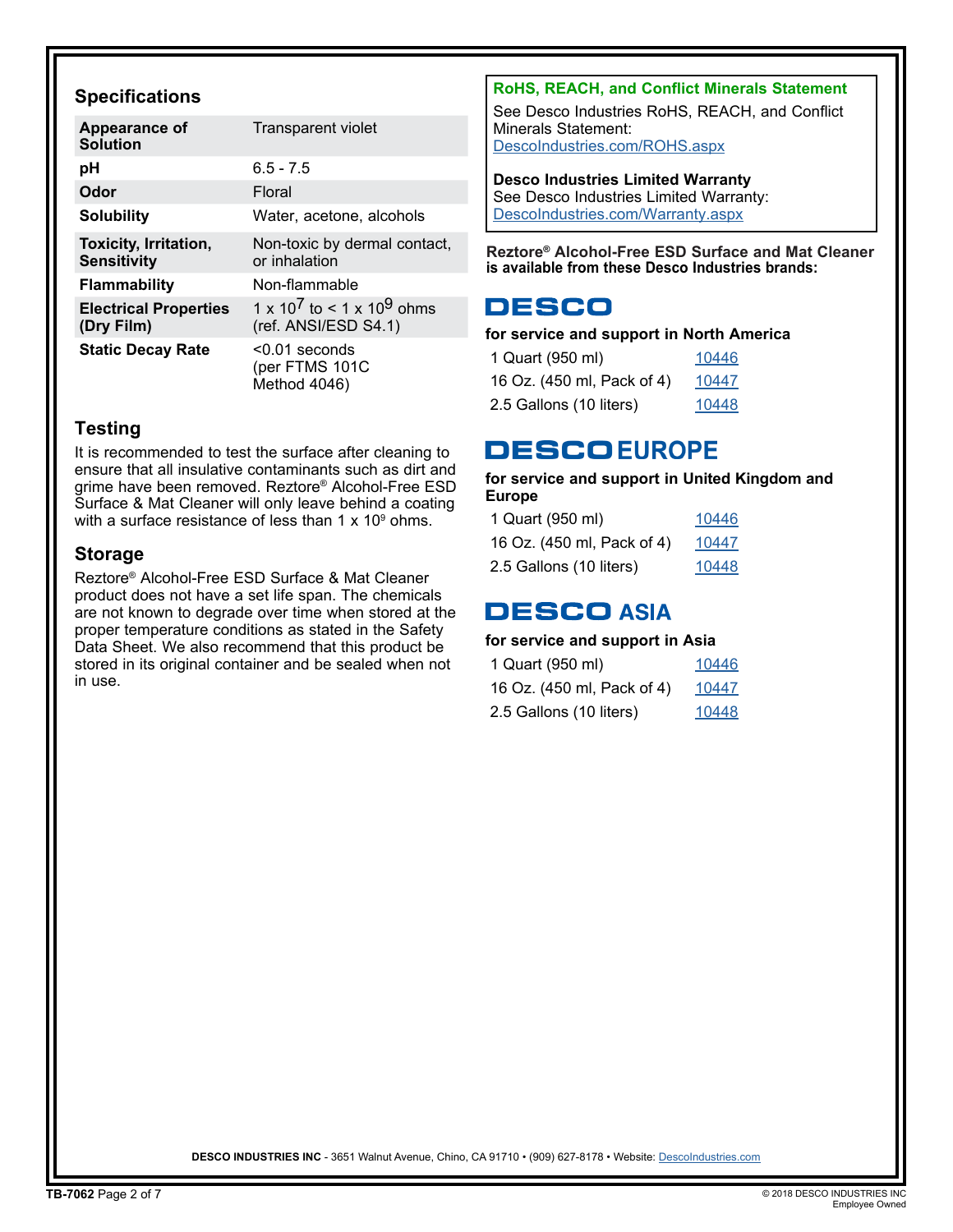#### **SAFETY DATA SHEET**

May be used to comply with OSHA Hazcom 29 CFR 1910.1200, Reg. (EU) No.453/2010 and Japan JIS 7253-2012). Standards must be consulted for specific requirements.

**Revision Date:** 2018-05-30

#### **SECTION 1 — IDENTIFICATION OF THE SUBSTANCE/MIXTURE AND OF THE COMPANY/UNDERTAKING 1.1 Product identifiers**

EC No.: None<br>REACH Registration No.: None REACH Registration No.: None<br>CAS No.: None CAS No.:

Product Name: <br>
Reztore® Alcohol-Free ESD Surface and Mat Cleaner<br>
Rone

#### **1.2 Relevant identified uses of the substance or mixture and uses advised against**

Identified use: Cleaner, ESD Surface & Mat

#### **1.3 Details of the supplier of the safety data sheet**

Supplier: DESCO INDUSTRIES INC

| <b>United States</b>                   | <b>United Kingdom</b>       | Japan              |
|----------------------------------------|-----------------------------|--------------------|
| One Colgate Way                        | 2A Dunhams Lane             | 661-1 Yachimata-ho |
| Canton, MA 02021                       | Letchworth Garden City      | Yachimata-Shi      |
| +1 781-821-8370                        | Hertfordshire, SG6 1BE      | Chiba-Ken 289-1115 |
|                                        | +44 (0) 1462 672005         | +81 43-309-4470    |
| Email Address:                         | Service@DescoIndustries.com |                    |
| 1.4 Emergency telephone number         |                             |                    |
| <b>United States:</b>                  | +1 781-821-8370             |                    |
| <b>United Kingdom:</b>                 | +44 (0) 1462 672005         |                    |
| Japan:                                 | +81 43-309-4470             |                    |
| <b>Office hours: 8:00 AM - 5:00 PM</b> |                             |                    |

#### **SECTION 2 — HAZARDS IDENTIFICATION**

#### **2.1 Classification of substance or mixture**

**Classification according to OSHA Hazcom 29 CFR 1910.1200, Regulation (EC) No 1272/2008, JIS 7252-2014** The product is not hazardous under the criteria for classification in any hazard class.

#### **2.2 Label elements**

**Labelling according to OSHA Hazcom 29 CFR 1910.1200, Regulation (EC) No 1272/2008, JIS 7252-2014** No label element(s) required.

**2.3 Other hazards None known** 

#### **SECTION 3 — COMPOSITION/INFORMATION ON INGREDIENTS**

#### **3.2 Mixtures**

**According to OSHA Hazcom 29 CFR 1910.1200, Regulation (EC) No 1272/2008, JIS 7252-2014** The product does not meet the criteria for classification. None of the components shall be listed as a substance in the mixture.

#### **SECTION 4 — FIRST AID MEASURES**

#### **4.1 Description of first aid measures**

| Eye Contact         | Not expected to cause eye irritation. If adverse effect occurs, flush eyes<br>with water.     |
|---------------------|-----------------------------------------------------------------------------------------------|
| <b>Skin Contact</b> | Not expected to cause skin irritation. If adverse effect occurs, rinse skin<br>with water.    |
| Ingestion           | May cause upset stomach. Drink plenty of water to dilute.                                     |
| Inhalation          | Not expected to cause respiratory irritation. If adverse effect occurs, move<br>to fresh air. |

DESCO INDUSTRIES INC - 3651 Walnut Avenue, Chino, CA 91710 • (909) 627-8178 • Website: Descolndustries.com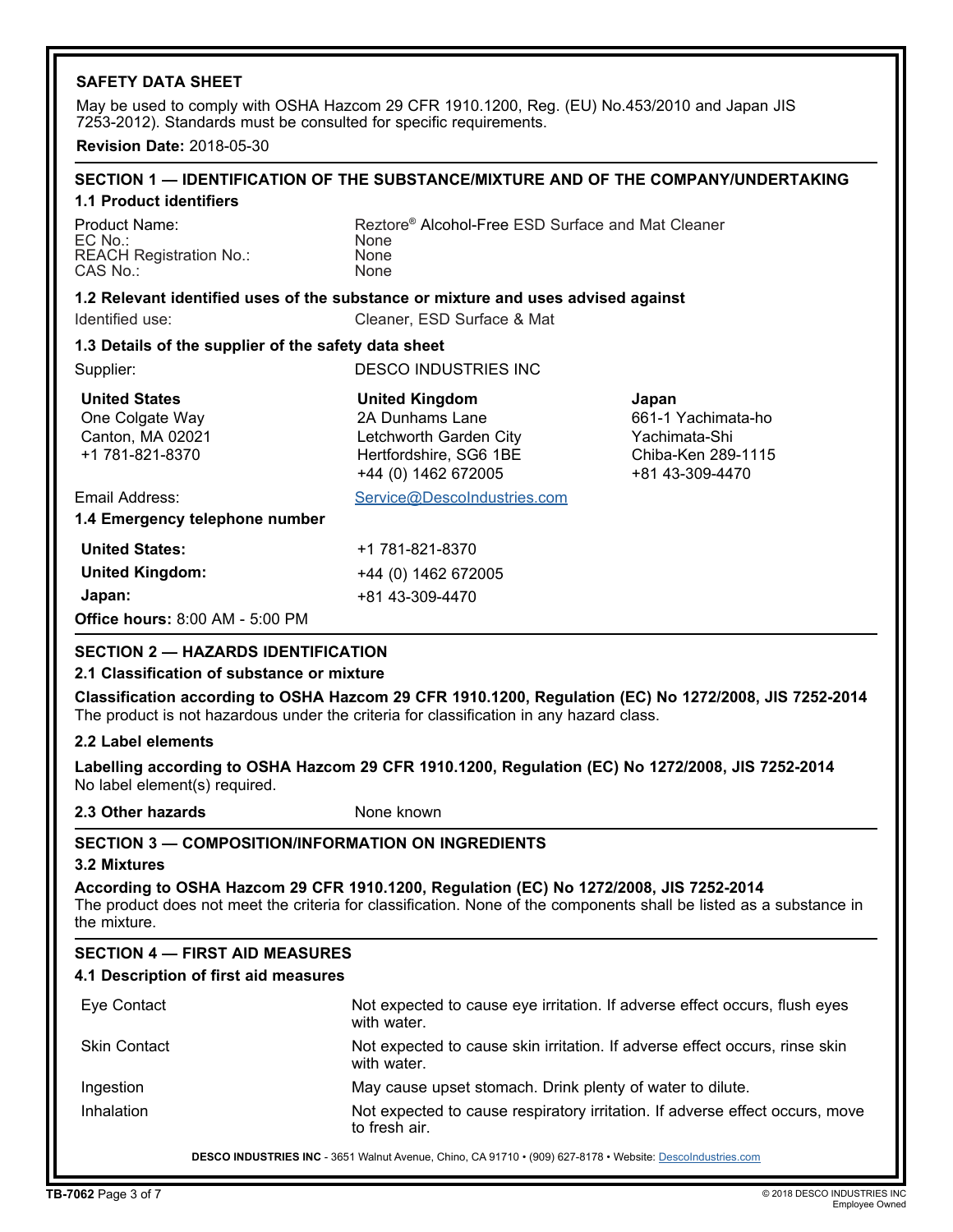### **4.2 Most important symptoms and effects, both acute and delayed**

None known.

#### **4.3 Indication of any immediate medical attention and special treatment needed**

Treat symptomatically.

#### **SECTION 5 — FIRE FIGHTING MEASURES**

#### **5.1 Extinguishing media**

Suitable Extinguishing Media Use an extinguishing agent suitable for the surrounding fire

Unsuitable Extinguishing Methods N/A

**5.2 Special hazards arising from the substance or mixture**

**Hazards from the substance or mixture:** Unknown

**Hazardous thermal decomposition products:** Unknown

#### **5.3 Advice for firefighter**

**Special protective actions for fire-fighters:** Cool endangered receptacles with water spray. Remove containers from path of fire when safe to do so. Do not approach containers suspected to be hot.

**Special protective equipment for fire fighters:** Wear self-contained breathing apparatus and protective suit.

#### **SECTION 6 — ACCIDENTAL RELEASE MEASURES**

#### **6.1 Personal precautions, protective equipment and emergency procedures**

For non-emergency personnel No action shall be taken involving any personal risk or without suitable training. Evacuate surrounding areas. Keep unnecessary and unprotected personnel from entering. Do not walk through spilled material. Wear appropriate personal protective equipment.

#### **6.2 Environmental precautions**

Methods and material for containment and cleaning up: absorb liquid components with liquid-binding material. Dispose contaminated material as waste according to SECTION 13. Ensure adequate ventilation.

#### **6.3 Methods and materials for containment and cleaning up**

Small spill Small spill Stop leak if without risk. Move containers from spill area. Absorb with an inert dry material and place in a suitable and labeled waste disposal container. Large spill Stop leak if without risk. Move containers from spill area. Wash spillages into an effluent treatment plant or proceed as follows. Contain and collect spillage with non-combustible, absorbent material e.g. sand, earth, vermiculite or diatomaceous earth and place in container for disposal according to local regulation (SECTION 13). After clean up operations,

decontaminate and launder all protective clothing and equipment before

#### **6.4 Reference to other sections**

See SECTION 1, Emergency contact information. See SECTION 8, Information on appropriate personal protective equipment. See SECTION 13, Disposal Considerations, for information regarding the disposal of contained spills.

#### **SECTION 7 — HANDLING AND STORAGE**

#### **7.1 Precautions for safe handling**

Ensure adequate ventilation. Do not pierce any part of the container. Do not mix or contaminate with any other chemical. Do not eat, drink or smoke while using this product.

#### **7.2 Conditions for safe storage, including any incompatibilities**

Store in a cool dry place in original container and protect from sunlight. Keep container tightly sealed. Store in original container away from food stuff containers. **Storage temperature:** Max. 49 °C/120 °F Min. 1 °C/34 °F

storing.

**DESCO INDUSTRIES INC** - 3651 Walnut Avenue, Chino, CA 91710 • (909) 627-8178 • Website: [DescoIndustries.com](http://www.descoindustries.com)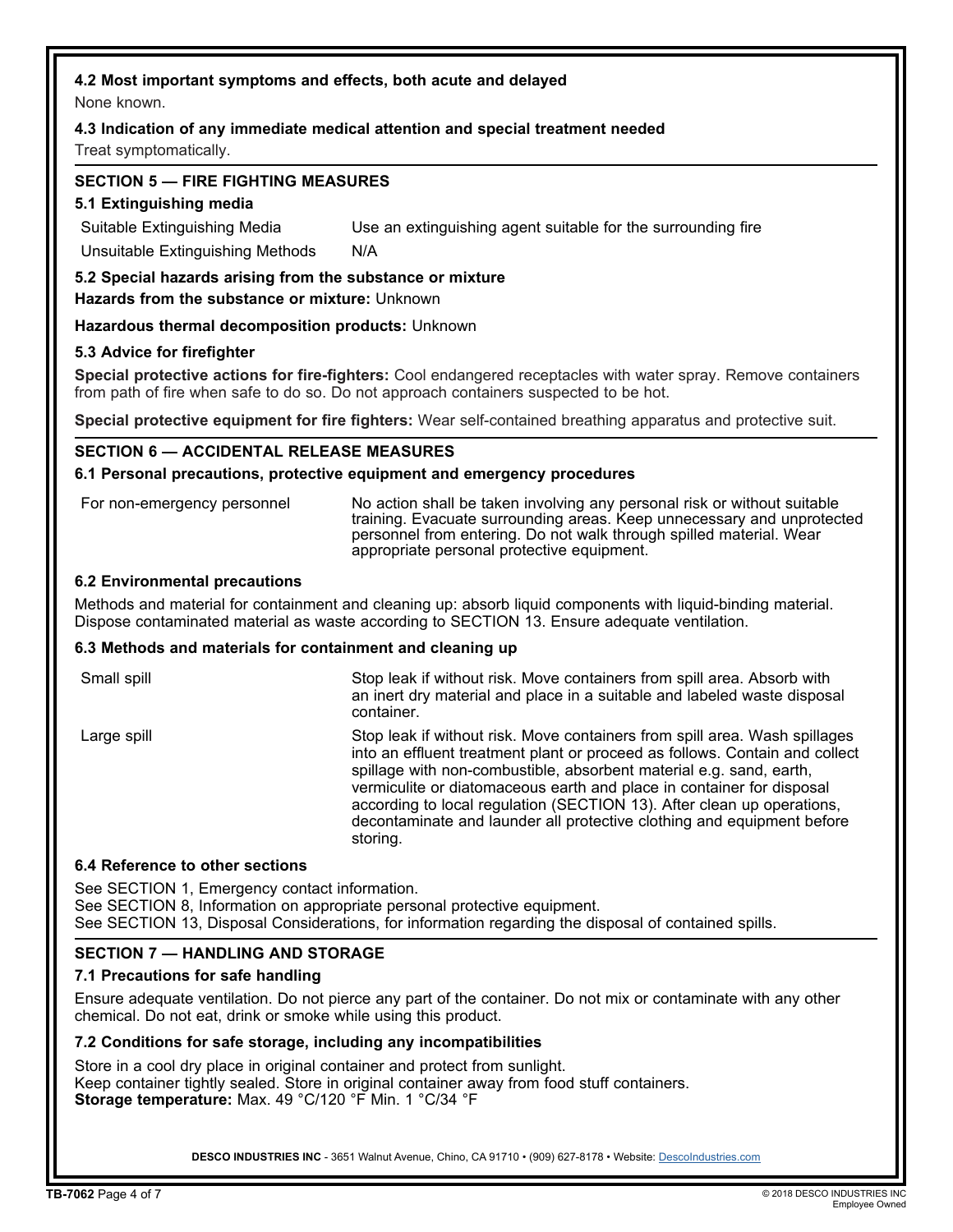| 7.3 Specific end uses<br><b>Recommendations:</b> For cleaning surfaces with static control properties. |                                                                                                                                                                                               |
|--------------------------------------------------------------------------------------------------------|-----------------------------------------------------------------------------------------------------------------------------------------------------------------------------------------------|
| SECTION 8 - EXPOSURE CONTROL / PERSONAL PROTECTION<br>8.1 Control parameters<br>Not available.         |                                                                                                                                                                                               |
| 8.2 Exposure controls                                                                                  |                                                                                                                                                                                               |
| Appropriate engineering controls                                                                       | Good general ventilation should be sufficient to control worker exposure to<br>airborne contaminants.                                                                                         |
| Individual protection measures                                                                         |                                                                                                                                                                                               |
| Hygiene Measures                                                                                       | Wash hands after handling and before eating, smoking, or using the<br>lavatory and at the end of the working period. When using, do not eat or<br>drink or smoke.                             |
| Eye/Face Protection                                                                                    | May use without safety glasses. Where there is reasonable probability of<br>liquid contact, wear splash-proof goggles.                                                                        |
| <b>Skin/Hand Protection</b>                                                                            | Avoid prolonged or repeated skin contact. Impervious gloves such as<br>nitrile, neoprene or rubber are recommended. The glove material has to be<br>impermeable and resistent to the product. |

## **SECTION 9 — PHYSICAL AND CHEMICAL PROPERTIES**

**9.1 Information on basic physical and chemical properties**

| Appearance:                             | Liquid                    |
|-----------------------------------------|---------------------------|
| Color:                                  | <b>Transparent Violet</b> |
| Odor:                                   | Floral                    |
| Odor Threshold:                         | Not available             |
| pH:                                     | $7.0 - 7.5$               |
| <b>Melting Point:</b>                   | Not determined            |
| <b>Boiling Point:</b>                   | 212 °F (100 °C)           |
| Flash Point:                            | Does not flash            |
| Evaporation rate:                       | < 1 (butyl acetate = 1)   |
| Flammability:                           | Non-flammable             |
| Upper flammability or explosive limits: | Non applicable            |
| Lower flammability or explosive limits: | Non applicable            |
| Vapor Pressure (mm Hg):                 | 2.4 kPA (18 mmHg)         |
| Vapor Density (air=1):                  | Non applicable            |
| Relative Density:                       |                           |
| Specific Gravity $(H2O = 1)$ :          | Non applicable            |
| Solubility:                             | Completely                |
| Partition coefficient:                  | Non applicable            |
| Auto-ignition temperature:              | Not determined            |
| Decomposition temperature:              | Not determined            |
| Viscosity:                              | Non applicable            |
| Explosive properties:                   | Non applicable            |
| Oxidizing properties:                   | Non applicable            |
|                                         |                           |

## **9.2 Other information**

VOC per Method 24 of EPA: 0.7 % VOC by wt.

#### **SECTION 10 — STABILITY AND REACTIVITY**

#### **10.1 Reactivity**

No dangerous reaction known under conditions of normal use.

#### **10.2 Chemical stability**

The product is chemically stable.

#### **10.3 Possibility of hazardous reactions**

No dangerous reaction known under conditions of normal use.

DESCO INDUSTRIES INC - 3651 Walnut Avenue, Chino, CA 91710 • (909) 627-8178 • Website: [DescoIndustries.com](http://www.descoindustries.com)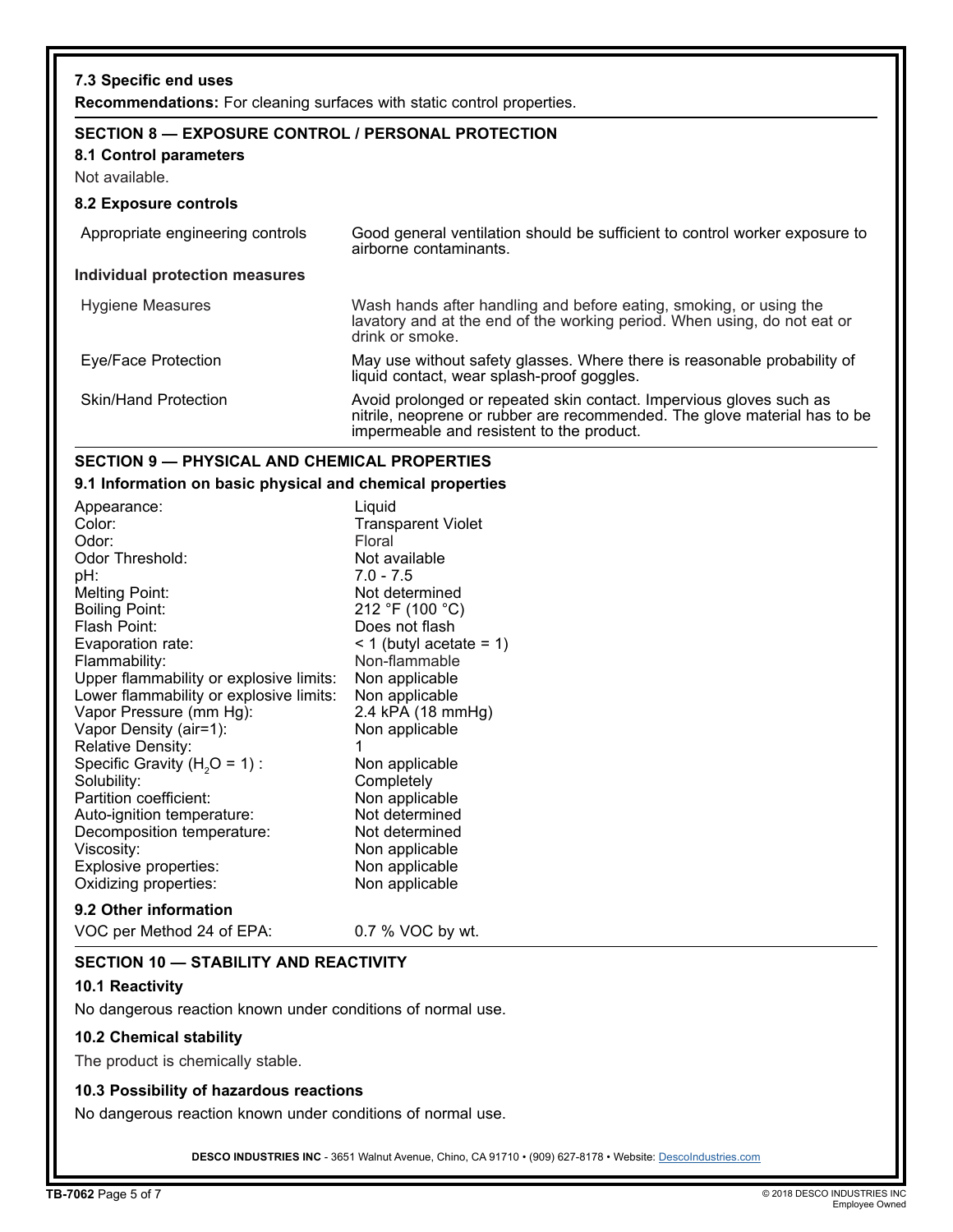| 10.4 Conditions to avoid<br>Temperatures above 100 °F (38 °C) and below 34 °F (1 °C)                      |                                                                                                                                                                                               |  |
|-----------------------------------------------------------------------------------------------------------|-----------------------------------------------------------------------------------------------------------------------------------------------------------------------------------------------|--|
|                                                                                                           |                                                                                                                                                                                               |  |
| 10.5 Incompatible materials<br>None known.                                                                |                                                                                                                                                                                               |  |
| 10.6 Hazardous decomposition products                                                                     |                                                                                                                                                                                               |  |
| No decomposition if stored and applied as directed.                                                       |                                                                                                                                                                                               |  |
| <b>SECTION 11 - TOXICOLOGICAL INFORMATION</b><br>11.1 Information on toxicological effects<br>None known. |                                                                                                                                                                                               |  |
| <b>SECTION 12 - ECOLOGICAL INFORMATION</b><br><b>12.1 Toxicity</b><br>No data available                   |                                                                                                                                                                                               |  |
| 12.2 Persistence and degradability                                                                        |                                                                                                                                                                                               |  |
| No data available                                                                                         |                                                                                                                                                                                               |  |
| 12.3 Bioaccumulative potential                                                                            |                                                                                                                                                                                               |  |
| No data available                                                                                         |                                                                                                                                                                                               |  |
| 12.4 Mobility in soil                                                                                     |                                                                                                                                                                                               |  |
| The product is aqueous.                                                                                   |                                                                                                                                                                                               |  |
| 12.5 Results of PBT and vPvB assessment<br>No data available                                              |                                                                                                                                                                                               |  |
| 12.6 Other adverse effects                                                                                |                                                                                                                                                                                               |  |
| <b>Product:</b>                                                                                           |                                                                                                                                                                                               |  |
| Additional ecological information                                                                         | According to experience and to the information currently available, the<br>product has no harmful effects on the environment if used correctly as<br>intended.                                |  |
| <b>SECTION 13 - DISPOSAL CONSIDERATIONS</b>                                                               |                                                                                                                                                                                               |  |
| 13.1 Waste treatment methods                                                                              |                                                                                                                                                                                               |  |
| Product:                                                                                                  | Contain and collect material into plastic container. Water rinse and drain,<br>flush small amounts. Use sanitary landfill disposal. Follow state and local<br>regulations (RCRA; Subtitle D). |  |
| <b>13.2 Additional information</b>                                                                        | N/A                                                                                                                                                                                           |  |
| <b>SECTION 14 - TRANSPORT INFORMATION</b>                                                                 |                                                                                                                                                                                               |  |
| DOT (Department of Transportation)                                                                        | Not regulated for transport                                                                                                                                                                   |  |
| Classification for SEA transport<br>(IMO-IMDG)                                                            | Not regulated for transport                                                                                                                                                                   |  |
| Classification for AIR transport<br>(IATA/ICAO)                                                           | Not regulated for transport                                                                                                                                                                   |  |
| 14.1 UN Number                                                                                            | None                                                                                                                                                                                          |  |
| 14.2 UN proper shipping name                                                                              | None                                                                                                                                                                                          |  |
| 14.3 Transport hazard class(es)                                                                           | None                                                                                                                                                                                          |  |
| 14.4 Packing group                                                                                        | None                                                                                                                                                                                          |  |
| <b>14.5 Environmental hazards</b>                                                                         | None                                                                                                                                                                                          |  |
| 14.6 Special precautions for user                                                                         | None                                                                                                                                                                                          |  |
|                                                                                                           | DESCO INDUSTRIES INC - 3651 Walnut Avenue, Chino, CA 91710 · (909) 627-8178 · Website: Descolndustries.com                                                                                    |  |